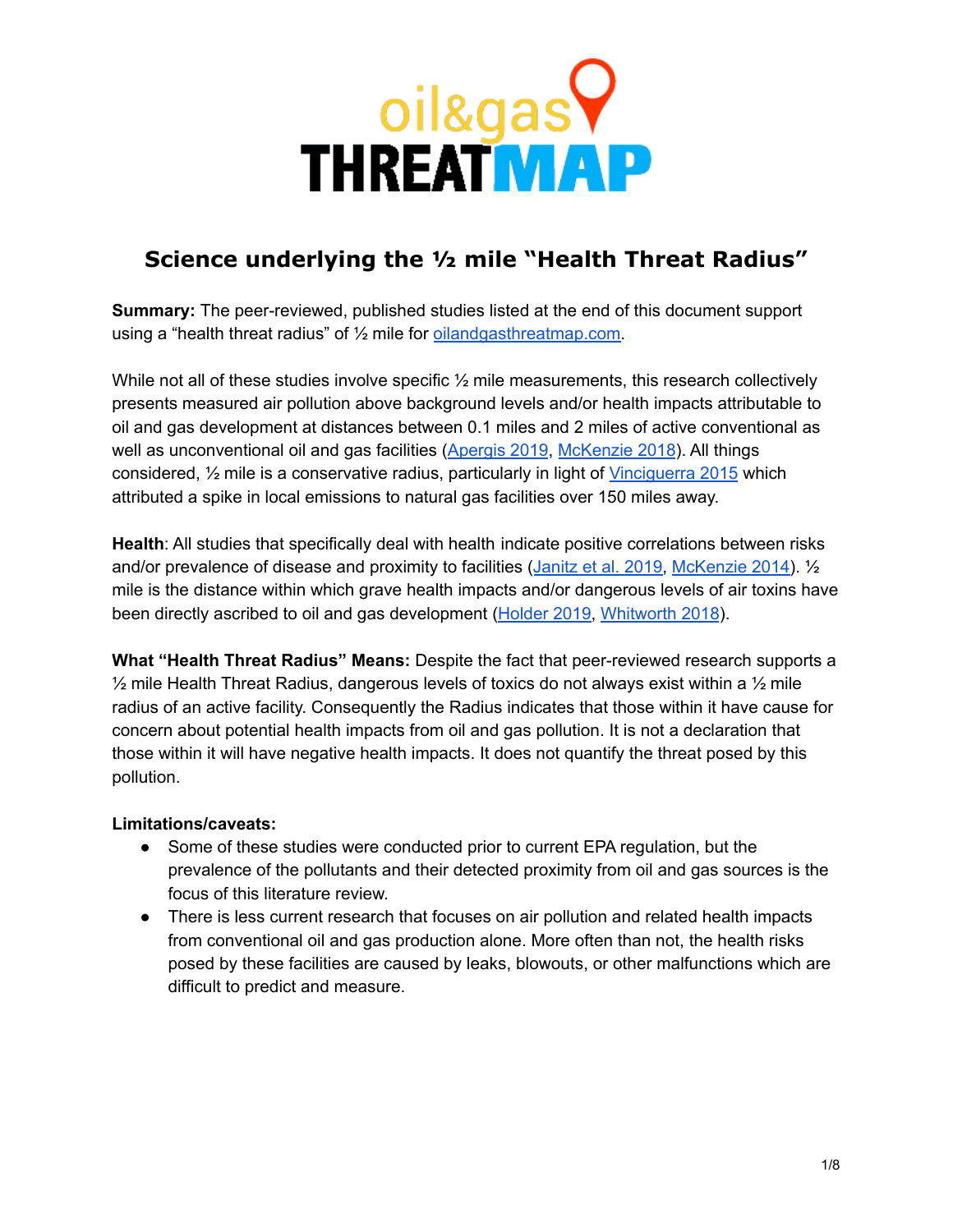## **LITERATURE REVIEW**

## **≤ ½ Mile health threat radius - All Oil and Gas Facilities**

*Birth defects and unconventional natural gas developments in Texas (Tang et al. 2021)*

- Risk of neural tube defects (NTDs) increased with proximity to unconventional natural gas developments.
- Excerpt: "Mothers with the highest tertile of exposure to unconventional natural gas development **within 1 km of maternal address** had significantly increased odds for anencephaly, and spina bifida, compared to mothers without any exposure".
- Conclusions we can draw: Risk of birth defects increased with proximity and density of unconventional natural gas development to maternal address. Some birth defects showed increased risk up to 7.5 km away.
- Publicly [available](https://pubmed.ncbi.nlm.nih.gov/33245885/)

*Flaring from Unconventional Oil and Gas Development and Birth Outcomes in the Eagle Ford Shale in South Texas (Cushing et al. 2020)*

- Excerpt: "findings suggest that living within 5km of OGD wells and flaring activity may have had a significant adverse effect on birth outcomes among pregnant women in the Eagle Ford region."
- Conclusion we can draw: Exposure to a high number of nightly flare events was associated with **50% higher odds of preterm birth and shorter gestation** compared to no exposure.
- Publicly [available](https://ehp.niehs.nih.gov/doi/10.1289/EHP6394)

*Evaluating potential human health risks from modeled inhalation exposures to volatile organic compounds emitted from oil and gas operations (Holder et al. 2019)*

- This study "estimated distributions of incremental acute, subchronic, and chronic inhalation non-cancer hazard quotients (HQs) and hazard indices (HIs), and inhalation lifetime cancer risks for benzene."
- Excerpt: "Maximum acute HQs and HIs were > 10 for highest-exposed individuals **500 feet from eight of nine modeled facilities** during O&G development."
- Conclusion we can draw: Acute exposures were of greatest concern, primarily during O&G development and for a limited set of VOCs and critical-effect groups, **sometimes at distances out to 2,000 ft** from the well pad.
- Publicly [available](https://www.tandfonline.com/doi/full/10.1080/10962247.2019.1680459)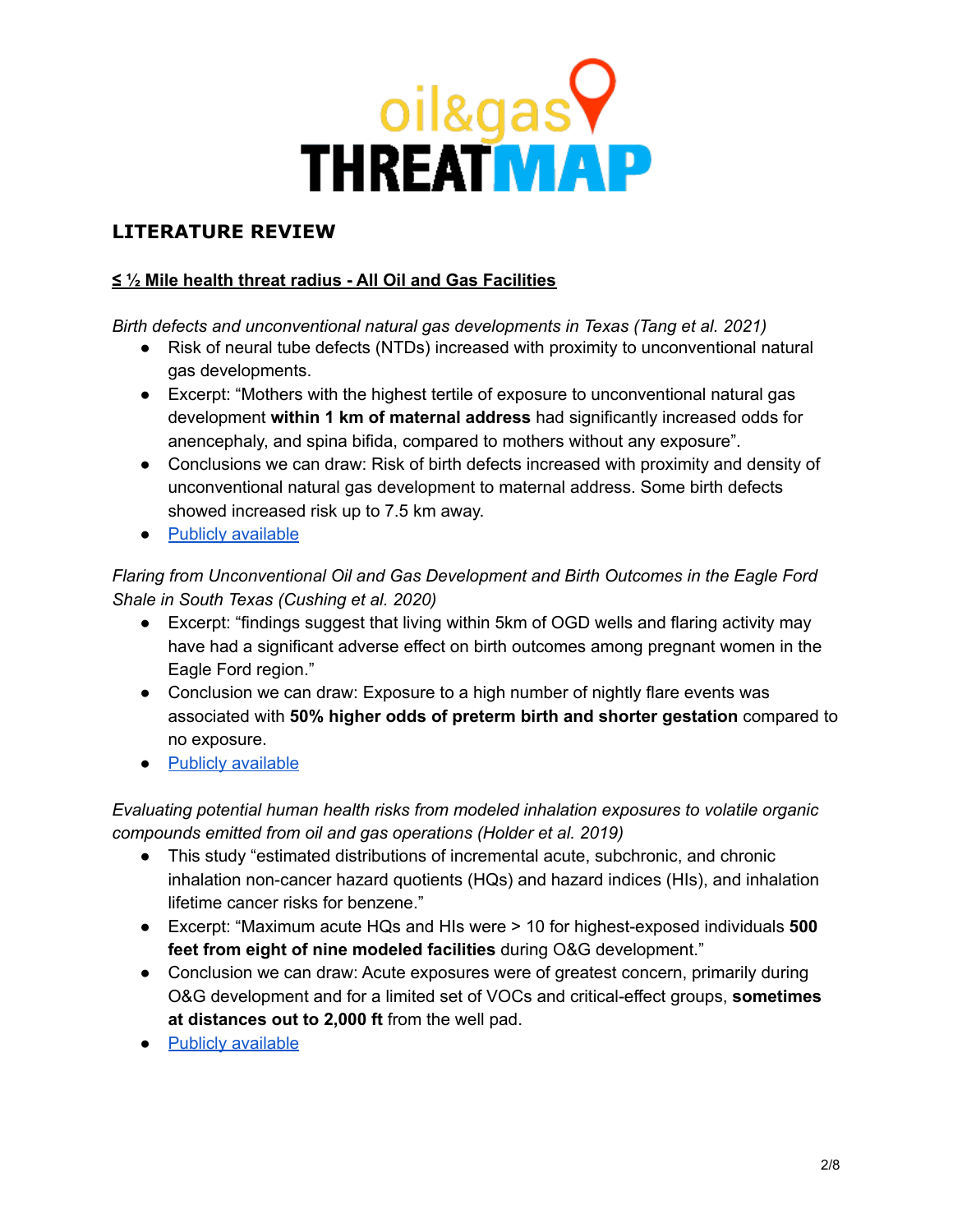*Fracking and infant mortality: fresh evidence from Oklahoma (Apergis, Hayat, and Saeed, 2019)*

- Excerpt: "The results clearly document that there is a unidirectional relationship between fracking activities and three alternative indexes of infants' health at birth, as well as a significant impact of fracking on infants' health indicators."
- The primary analysis in this paper was done at a two-mile radius.
- Conclusion we can draw: "the **closer the mother's residence at birth to fracking wells, the more negative are the effects** on the infants' birth health."
- Publicly [available](https://link.springer.com/article/10.1007/s11356-019-06478-z)

*The association between natural gas well activity and specific congenital anomalies in Oklahoma, 1997-2009 (Janitz et al. 2019)*

- Conclusions we can draw: there is an increased prevalence of neural tube defects among children living **within 2 miles of natural gas activity** compared to children with no wells. The effect increased with the density of natural gas activity.
- Publicly [available](https://pubmed.ncbi.nlm.nih.gov/30551805/)

*Ambient Nonmethane Hydrocarbon Levels Along Colorado's Northern Front Range: Acute and Chronic Health Risks (McKenzie et al. 2018)*

- Excerpt: "We found that Colorado populations within 152 m of an O&G facility are more likely to experience neurological, hematological, and developmental health effects from acute inhalation exposures to benzene and alkanes."
- The lifetime excess cancer risk estimates in this study "are **10-100 times greater** than those reported in previous risk assessments in O&G development areas that used USEPA guidance."
- Conclusions we can draw: hematological and developmental hazard indices and cumulative lifetime excess cancer risks increase with proximity to the nearest O&G facility.
- Publicly [available](https://pubmed.ncbi.nlm.nih.gov/29584423/)

*Shale gas development and infant health: Evidence from Pennsylvania (Hill 2018)*

- Conclusion we can draw: "babies born of **mothers who lived within 2.5 km** of at least one gas well during pregnancy experienced adverse birth outcomes."
- There is evidence that effects persist at addresses out to 3.5 km of O&G activity.
- Publicly [available](https://www.sciencedirect.com/science/article/abs/pii/S0167629617304174)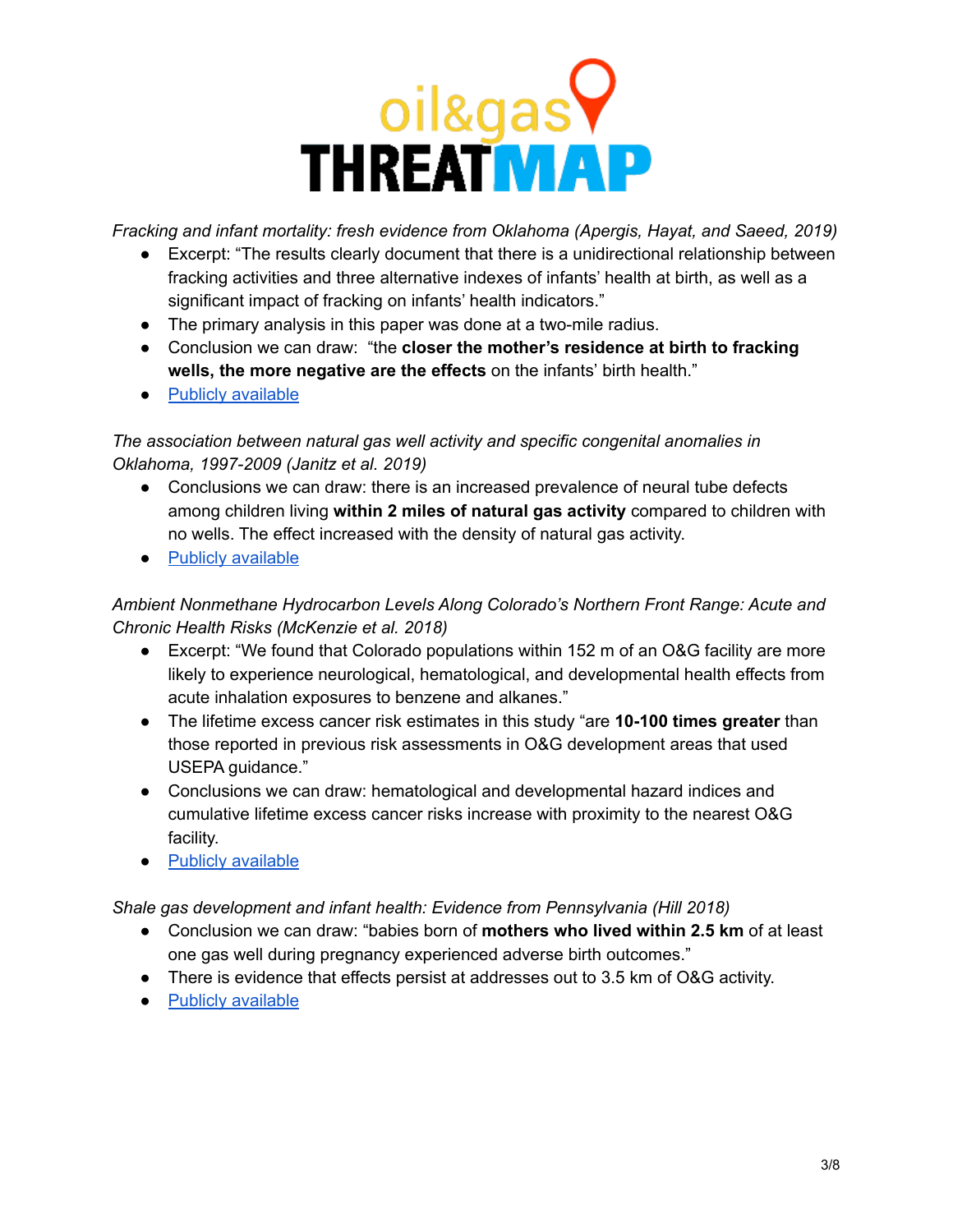

*Drilling and Production Activity Related to Unconventional Gas Development and Severity of Preterm Birth (Whitworth, Marshall, and Symanski, 2018)*

- This study examined phase and trimester-specific associations between unconventional gas development and preterm birth on women living within half a mile of unconventional gas development.
- Conclusions we can draw: women in the highest tertile of unconventional gas development production faced increased odds of preterm birth.
	- $\circ$  The association between unconventional gas development and preterm birth may be **strongest for extremely preterm births**.
- **Publicly [available](https://pubmed.ncbi.nlm.nih.gov/29578659/)**

*Community-Based Health and Exposure Study around Urban Oil Developments in South Los Angeles (Shamasunder et al.2018)*

- Conclusion we can draw: residents living within 1,500 ft of oil developments in Los Angeles reported experiencing **significantly higher rates of asthma symptoms of coughing and wheezing** on a daily or weekly basis than residents in other neighborhoods.
- Publicly [available](https://pubmed.ncbi.nlm.nih.gov/29342985/)

*Hydraulic fracturing and infant health: New evidence from Pennsylvania (Currie, Greenstone, Meckel 2017)*

- Excerpt: "For mothers living within 1 km, we find a **25% increase in the probability of low birth weight** (birth weight < 2500 g) and significant declines in average birth weight and in an index of infant health."
- Conclusion we can draw: the introduction of fracking reduces health among infants born to mothers living within 3 km of a well site during pregnancy.
- Publicly [Available](https://www.science.org/doi/10.1126/sciadv.1603021#:~:text=The%20results%20of%20our%20analysis,a%20well%20site%20during%20pregnancy.&text=There%20is%20little%20evidence%20of,health%20impacts%20are%20highly%20local.)

*Health symptoms in residents living near shale gas activity: A retrospective record review from the Environmental Health Project (Weinberger et al. 2017)*

- Conclusions we can draw: Adults who lived within 1 km of oil and gas development in Pennsylvania **experienced significant health impacts**.
	- Adults who worked in the oil and gas industry were excluded from the study as a way to restrict the study to the effects of oil and gas development on local communities.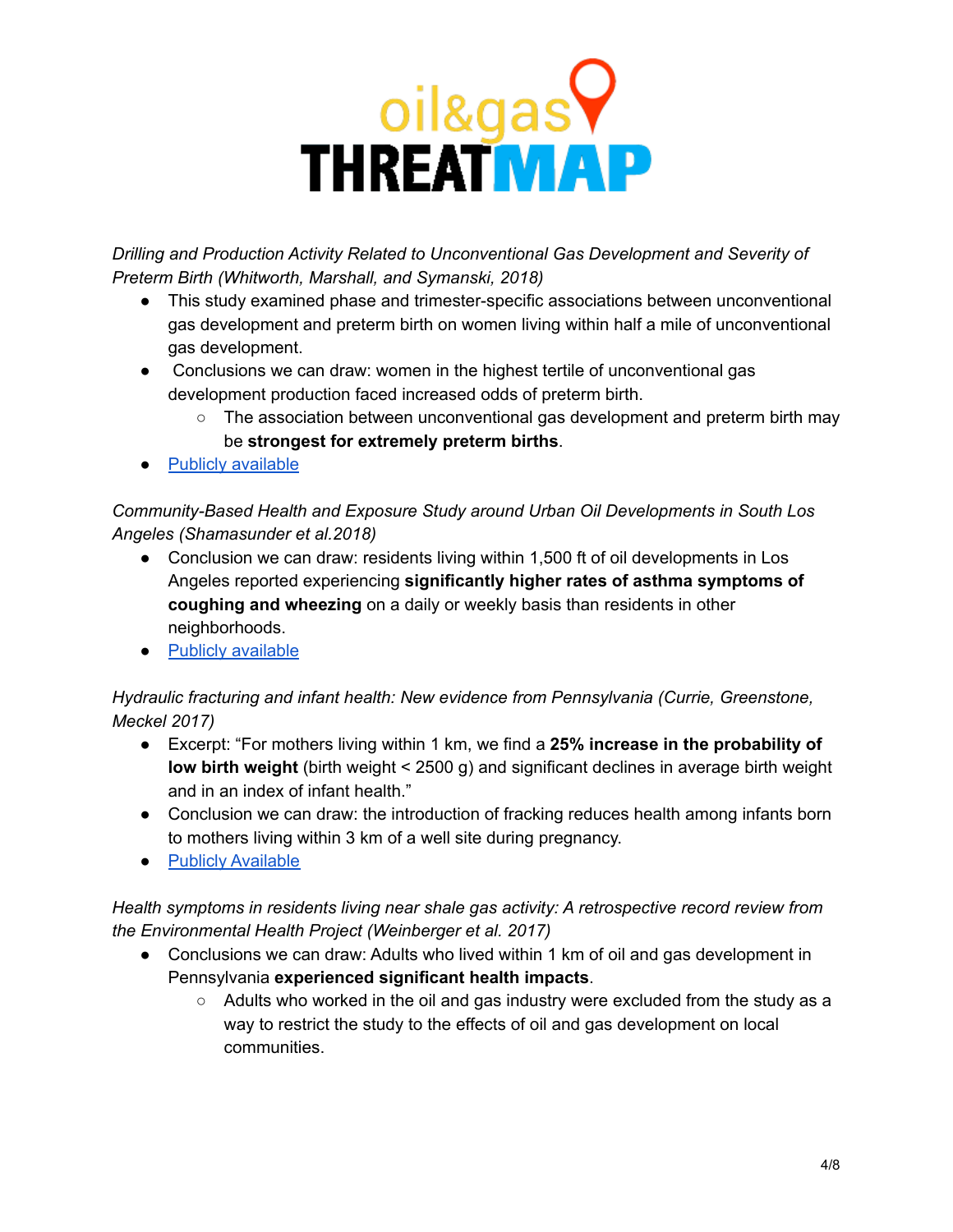

- Excerpts: "The 51 adults included in this record review had reported at least one symptom on their health assessment, denied occupation exposure related to natural gas extraction and lived in Pennsylvania within 1 km of an unconventional natural gas well."
	- "Symptoms most commonly reported were: sleep disruption, headache, throat irritation, stress or anxiety, cough, shortness of breath, sinus problems, fatigue, nausea, and wheezing."
- Publicly [available](https://pubmed.ncbi.nlm.nih.gov/29021947/)

*Maternal residential proximity to unconventional gas development and perinatal outcomes among a diverse urban population in Texas (Whitworth, Marshall, and Symanski 2017)*

- Excerpt: "The highest odds of preterm birth were found among women classified in the second tertile of the ½- mile metric compared to women with zero wells <= 10 miles of her residence."
- Conclusion we can draw: there is an **association between maternal residential proximity to unconventional gas development activity and preterm birth and fetal death**.
	- $\circ$  The effect is strongest with women with higher densities of unconventional gas development within ½ mile of their residence.
- Publicly [Available](https://pubmed.ncbi.nlm.nih.gov/28732016/)

*Adequacy of Current State Setbacks for Directional High-Volume Hydraulic Fracturing in the Marcellus, Barnett, and Niobrara Shale Plays (Haley et al. 2016)*

- Excerpt: "Current natural gas well setbacks in the Barnett Shale of Texas, the Marcellus Shale of Pennsylvania, and the Niobrara Shale of Colorado **cannot be considered sufficient in all cases to protect public health and safety**… [these] populations are susceptible to benzene and hydrogen sulfide exposure above health-based risk levels… However, distance is not an absolute measure of protection. **Unfortunately, there is no defined setback distance that assures safety**."
- Conclusions we can draw: existing setback distances in TX, PA, and CO are not aggressive enough to ensure public health and safety. Prevalence of illness increases with proximity to wells.
- Publicly [available](https://www.ncbi.nlm.nih.gov/pmc/articles/PMC5010420/)

*Proximity to Natural Gas Wells and Reported Health Status: Results of a Household Survey in Washington County, Pennsylvania (Rabinowitz et al. 2015)*

• Conclusions we can draw: health impacts households within  $\leq$  2 km of unconventional drilling, with **worst effects measured < 1 km (½ mile) including skin as well as respiratory ailments**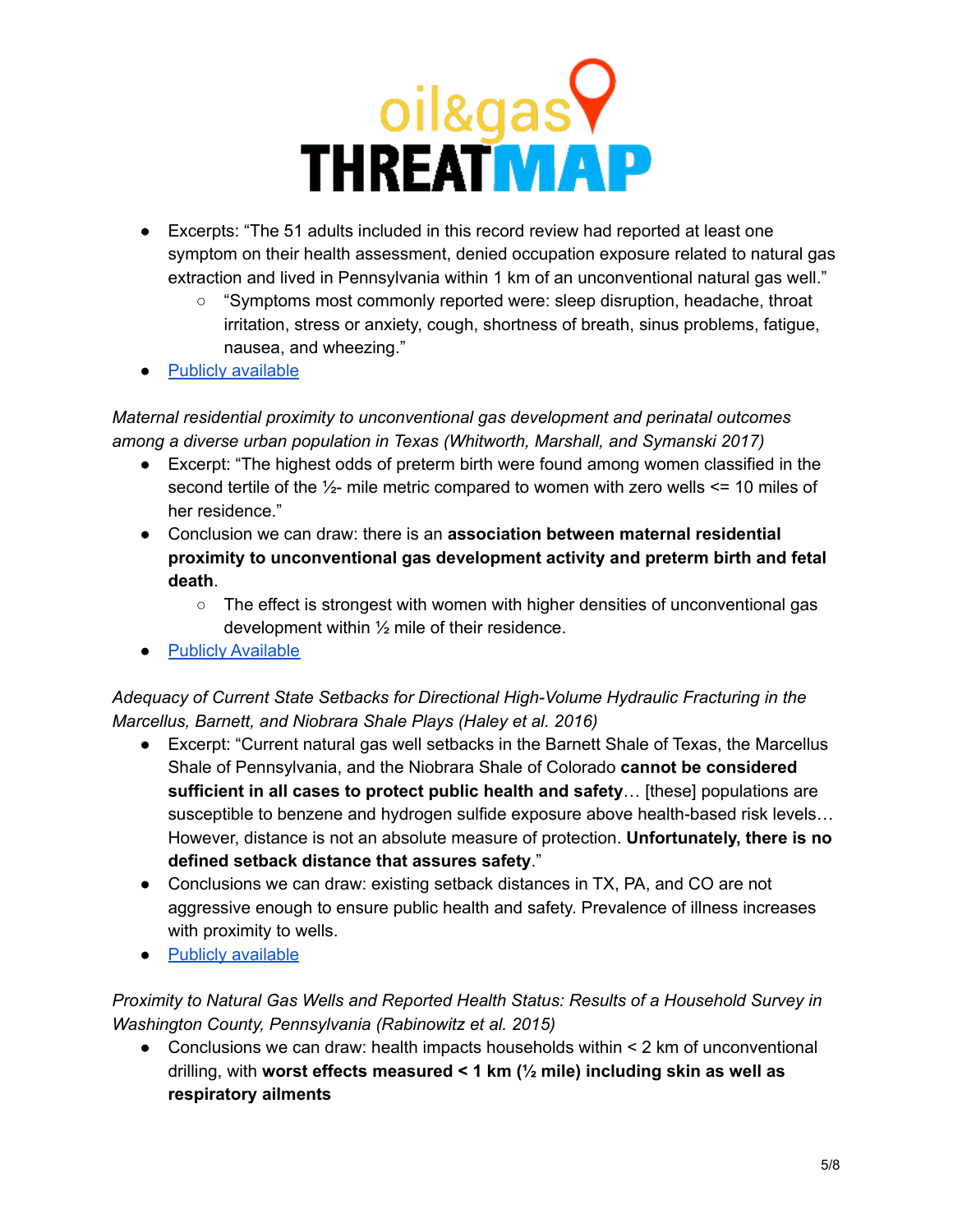● Publicly [available](https://www.ncbi.nlm.nih.gov/pmc/articles/PMC4286272/)

*Impact of Natural Gas Extraction on PAH Levels in Ambient Air (Palik et al. 2015)*

- Conclusions we can draw: the closer you are, the higher risk you face = **30% more HAP < .1 mile of active facilities**, **however HAP levels measured at >1 mile away ("maximum exposure scenario") still exceed the EPA's acceptable range.**
- [Download](https://www.dropbox.com/s/xr9dd3q9uvileoo/Haynes%202015%20-%20Impact%20of%20Natural%20Gas%20Extraction%20on%20PAH%20Levels%20in%20Ambient%20Air.pdf?dl=0)

*Birth outcomes and maternal residential proximity to natural gas development in rural Colorado (McKenzie et al. 2014)*

● Conclusions we can draw:

1) correlation between negative birth outcomes and proximity to active conventional/unconventional gas wells = **increase in congenital heart defects (CHDs) in babies as mothers' residences get closer to wells** ("Births to mothers in the most exposed tertile (> 125 wells/mile) had a **30% greater prevalence** of CHDs")

2) health **impacts measured within 1 mile to facilities = the lowest exposed tertile (1–3.62 wells/mile) showed increased rates of CHDs** when compared to households farther than 10 miles from facilities.

- Notes: author confirmed that study encompasses conventional as well as unconventional wells. Study population = households with  $≥$  1 gas wells within 10 miles.
- Publicly [available](http://ehp.niehs.nih.gov/1306722/)

*Understanding exposure from natural gas drilling puts current air standards to the test (Brown et al. 2014)*

- Conclusions we can draw: peak exposure to VOCs measured **1 mile from a compressor station**
- Publicly [available](http://www.degruyter.com/view/j/reveh.2014.29.issue-4/reveh-2014-0002/reveh-2014-0002.xml)

*Toward a better understanding and quantification of methane emissions from shale gas development (Caulton et al. 2014)*

- Conclusions we can draw: **methane was found at dangerously high/peak levels** (2.6 ppm) 1.1 kilometers **(~.7 miles)** downwind from an active gas well.
- Publicly [available](http://www.pnas.org/content/111/17/6237.full.pdf?with-ds=yes)

*Human health risk assessment of air emissions from development of unconventional natural gas resources (McKenzie et al. 2012)*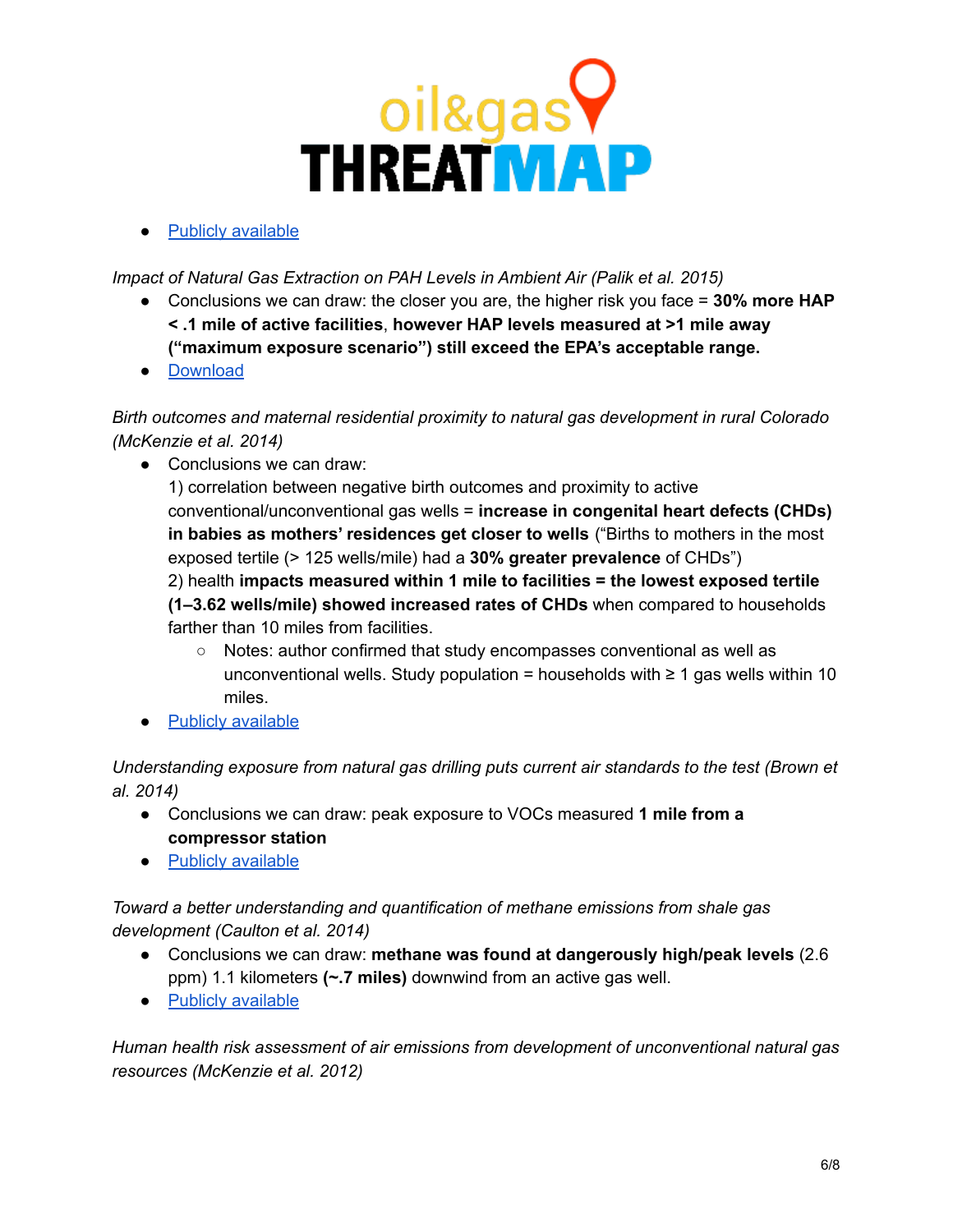

- Conclusions we can draw: "**Residents living ≤ ½ mile from [unconventional] wells are at greater risk for health effects** from NGD than are residents living >½ mile from wells...Cumulative cancer risks were 10 in a million and 6 in a million for residents living ≤½ mile and >½ mile from wells, respectively, with benzene as the major contributor to the risk."
	- $\circ$  Note: proximity to wells (i.e.  $\frac{1}{2}$  mile) was used to separate populations and their respective health and odor related complaints. The study itself did not set out to measure risk vis a vi distance.
- [Download](https://www.dropbox.com/s/ab2yshi7ujdxbqa/McKenzie%202012%20-%20Human%20health%20risk%20assessment%20of%20air%20emissions%20from%20development%20of%20unconventional%20natural%20gas%20resources.pdf?dl=0)

*Modeling the Shape of the Dependency of Airborne Benzene Concentration in the Air on Distance to Primary Oil and Gas Facilities (Dinu 2010)*

- Conclusions we can draw: "maximum concentrations were predicted at approximately 800 m away" = **dangerous/peak levels of benzene detected up to 800 meters (½ mile)** from oil wells, gas wells, bitumen wells, other wells, and compressors and/or gas plants.
- [Download](https://www.dropbox.com/s/7z1llxslwypzs4k/Dinu%202010%20-%20ModelingBenzeneNGas.pdf?dl=0)

## **Supporting Evidence for Proposed Rule**

## *Good summary of first two articles:*

[http://blogs.edf.org/energyexchange/2015/02/10/studies-provide-insight-on-two-overlooked-seg](http://blogs.edf.org/energyexchange/2015/02/10/studies-provide-insight-on-two-overlooked-segments-of-oil-and-gas-industry/) [ments-of-oil-and-gas-industry/](http://blogs.edf.org/energyexchange/2015/02/10/studies-provide-insight-on-two-overlooked-segments-of-oil-and-gas-industry/)

*Methane Emissions from Natural Gas Compressor Stations in the Transmission and Storage Sector: Measurements and Comparisons with the EPA Greenhouse Gas Reporting Program Protocol*

- Excerpt: "Only 38% of the methane emissions measured by the comprehensive onsite measurements were reportable under the new EPA Greenhouse Gas Reporting Program (GHGRP) because of a combination of inaccurate emission factors for leakers and exhaust methane, and various exclusions."
- Conclusions we can draw: need for stronger regulation on transmission and storage sector, could be achieved through new EPA rules
	- Methods: this study *detected* methane, ethane, and other species from **.3 miles - 1.86 miles** from facilities; "The concentrations of the two tracers, methane, ethane, and other species were measured 0.5 − 3 km downwind of the site." Concentration at these locations is unknown.